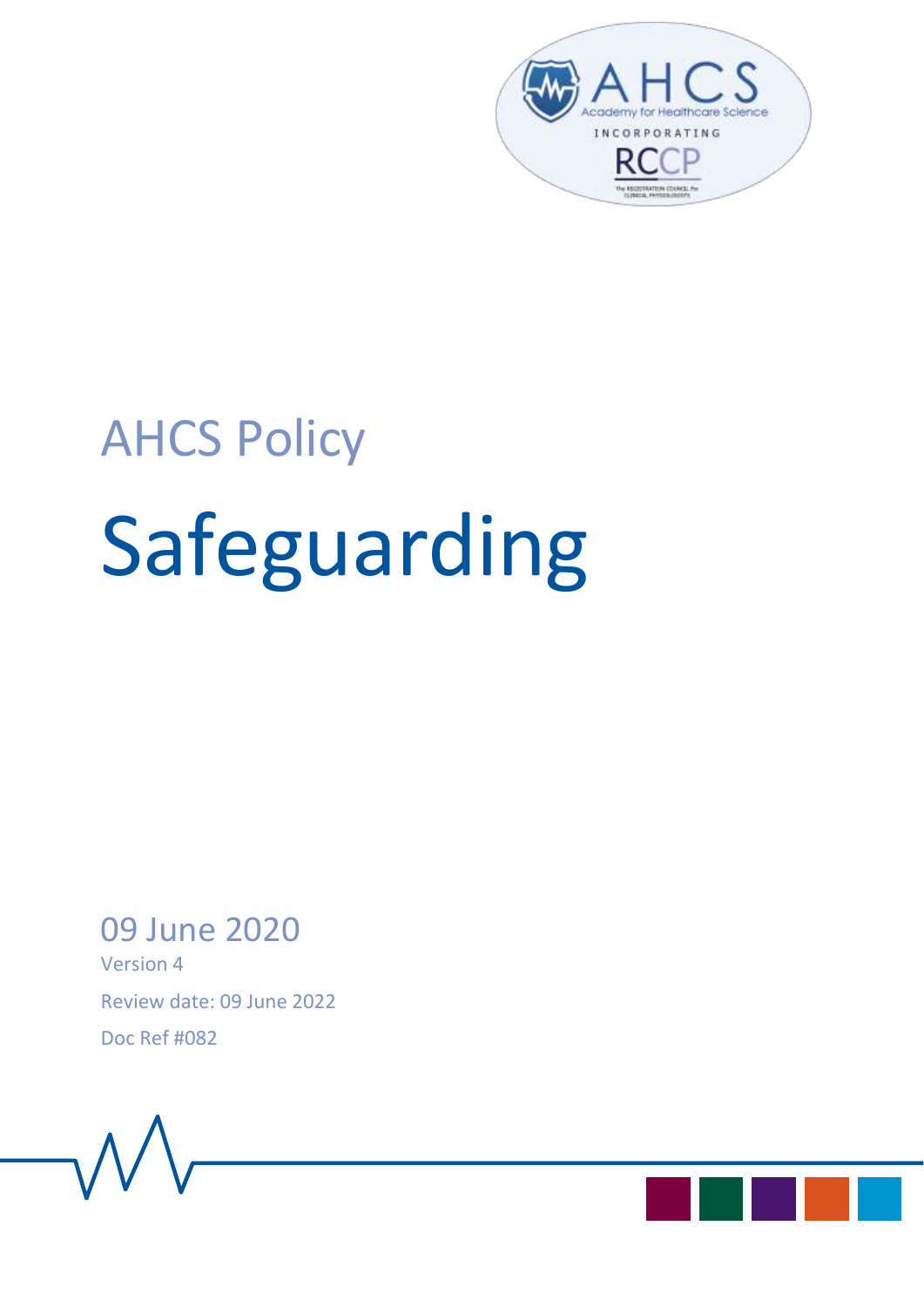## **AHCS Safeguarding**

| <b>Version History</b> |          |                                                            |  |
|------------------------|----------|------------------------------------------------------------|--|
| ν1                     | 05/05/20 | Initial draft                                              |  |
| v <sub>2</sub>         | 06/05/20 | Updated draft                                              |  |
| v3                     | 11/05/20 | Incorporating comments from Pat Le Rolland.                |  |
|                        |          | Approval from Yvonne McKenzie and Simon Brown              |  |
| v4                     | 18/05/20 | Incorporating comments from Elaine Jenkins and Lee Wickham |  |
|                        |          | Circulated for final approval                              |  |
|                        | 09/06/20 | Approved by HCS Registration Council                       |  |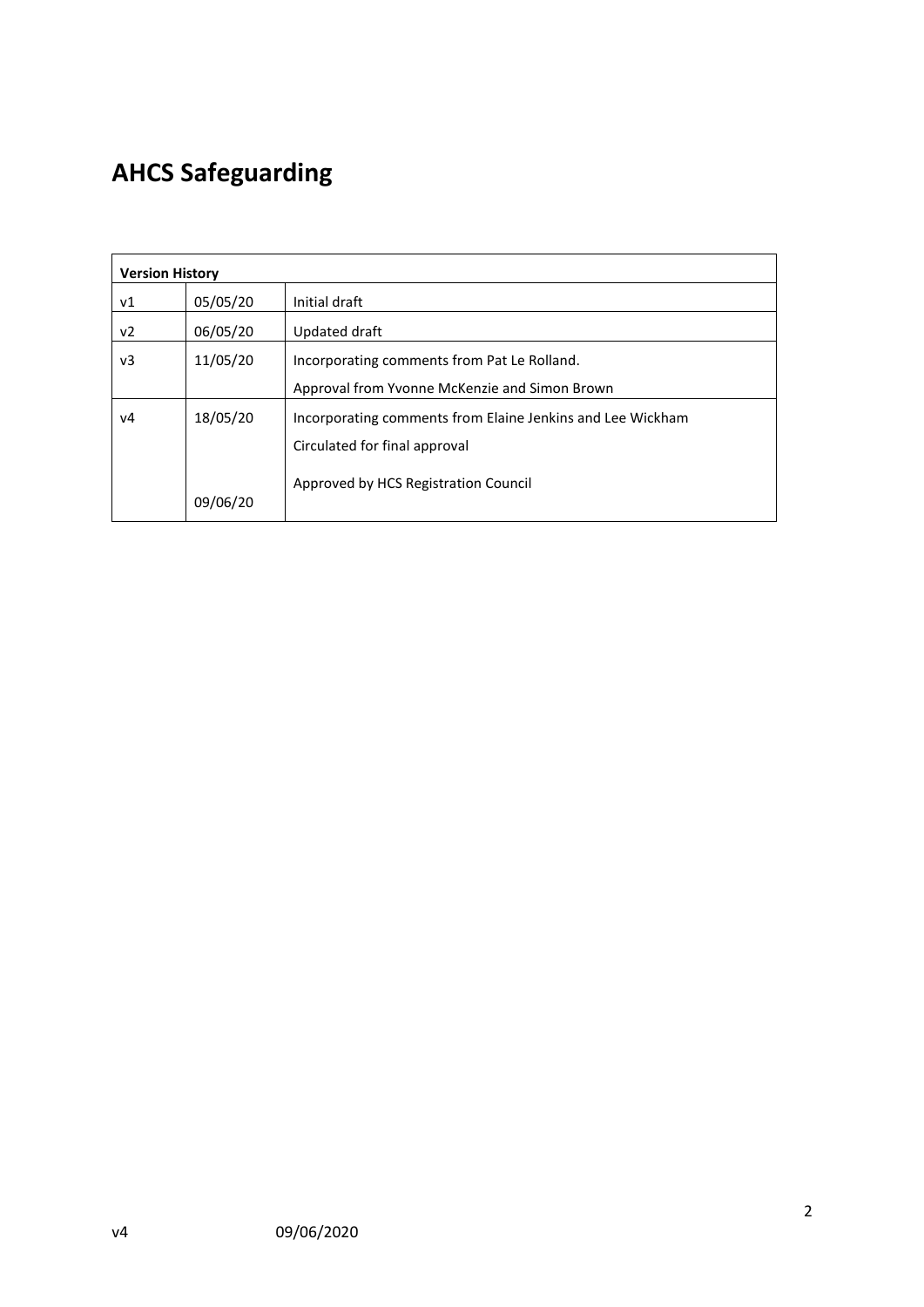### Contents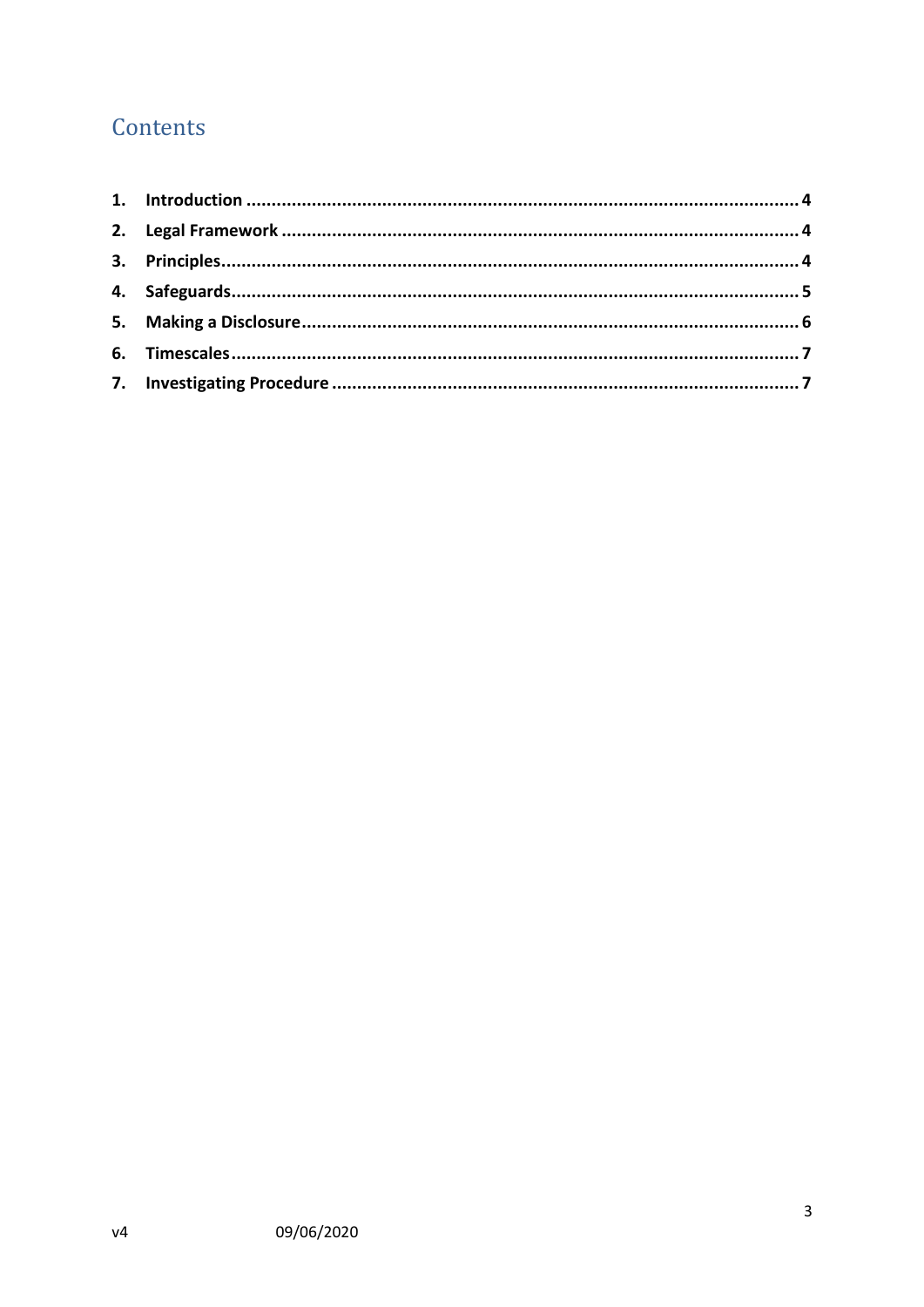#### <span id="page-3-0"></span>**1. Introduction**

The Academy for Healthcare Science (AHCS) is committed to safeguarding and promoting the welfare of children, young people and vulnerable adults, and expects its registrants and anyone who works for the Academy, including the management board members and senior managers, paid staff, contractors, volunteers/sessional workers, agency staff and students/trainees, to share this commitment.

All registrants and anyone employed by the Academy are required to provide, at minimum, evidence of a basic DBS check carried out within the three years prior to their registration or employment, or evidence that their employer has checked their DBS status and confirmed no change has occurred since the DBS certificate was issued.

#### <span id="page-3-1"></span>**2. Legal Framework**

This policy is based on law and guidance that seeks to protect children, young people, and vulnerable adults, namely:

- Children Act 1989 (c.41)
- United Nations Convention of the Right of the Child 1989 (UNCRC) UK ratified Dec 1991
- Convention on the Rights of Persons with Disabilities 2007 (CRPD) UK ratified July 2009 (CM7905)
- Data Protection Act 1998 (c.29) and 2018 (c.12)
- Sexual Offences Act 2003 (c.42)
- 'Every Child Counts' Government Green Paper / Children Act 2004 (c.31)
- Safeguarding Vulnerable Groups Act 2006 (c.47) to include: Protection of Children Act 1999 (POCA list), Care Standards Act 2000 (POVA list) and Criminal Justices and Court Services Act 2000 (List 99) as amended by Protection of Freedoms Act 2012 (c.9) Part 5.
- Relevant Government guidance on safeguarding in line with the Care Act 2014 (and the Social Services and Well-being (Wales) Act 2014), and the Fundamental Standards that are part of the Health and Social Care Act 2008 (Regulated Activities) Regulations 2014 (and equivalent standards for Wales).
- Mental Capacity Act 2005 and The Court's Inherent Jurisdiction e.g. [2012] EWCA civ 253

#### <span id="page-3-2"></span>**3. Principles**

The overarching principles that guide the AHCS approach to safeguarding, are that:

- A child, young person or vulnerable adult should never have to experience abuse of any kind.
- The AHCS has a responsibility to promote the welfare of all children, young people, and vulnerable adults to keep them safe.
- A vulnerable adult may lack capacity or may have capacity but is subject to constraint, coercion or undue influence, or be disabled by another from making a free choice.
- AHCS registrants and staff are committed to practice in a way that protects these persons.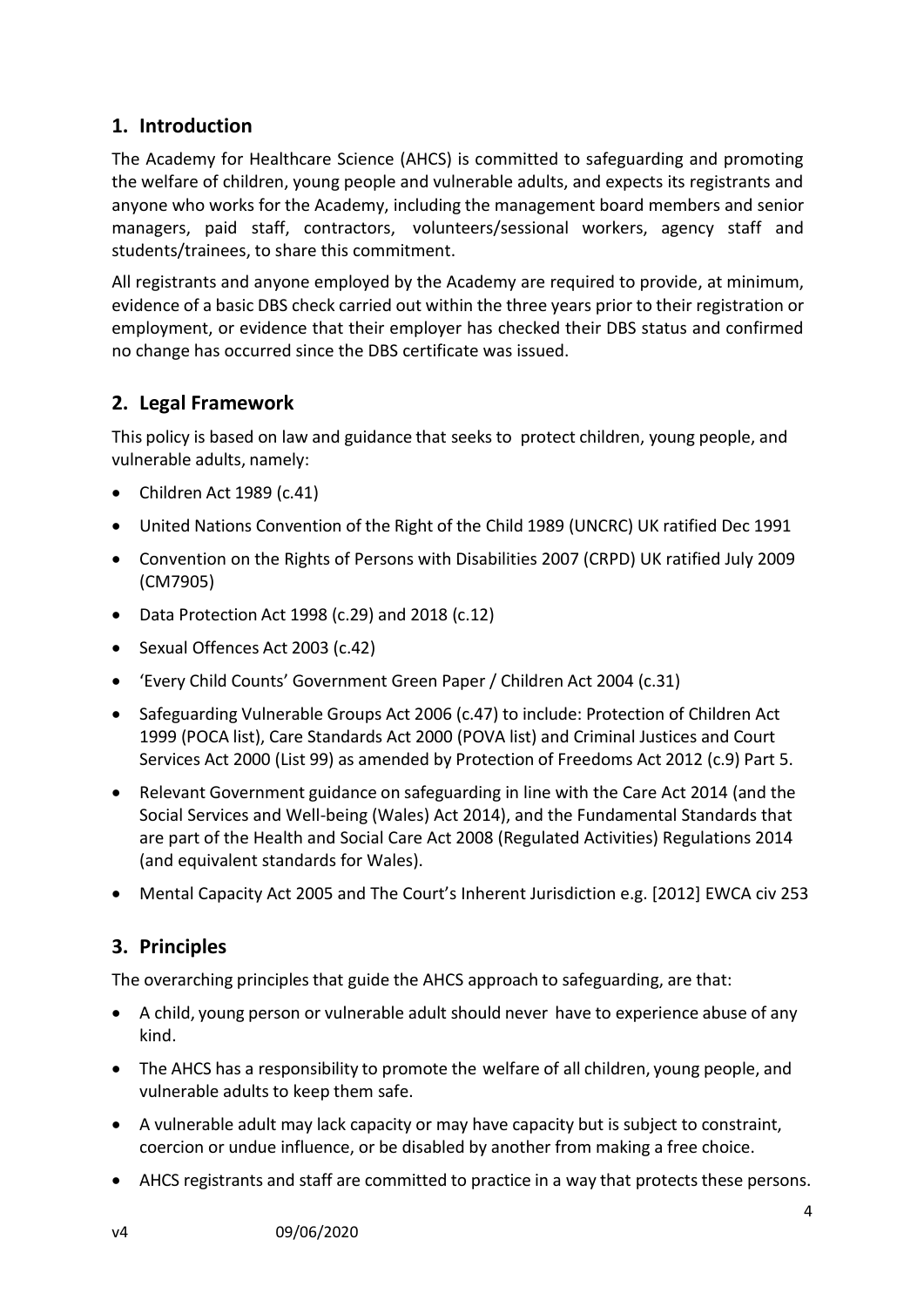- Applicants for registration must have completed an education programme or the Academy's own Equivalence processes reflecting our standards and requirements, which include safeguarding.
- Registrants must undertake safeguarding training in line with their employing organisation's requirements and to ensure they have an understanding within their personal scope of practice.

#### **The AHCS recognises that:**

- The welfare of the child is paramount, as displayed in the Children Act 1989, and some children are especially vulnerable due to the impact of previous experiences, their level of dependency, their communication needs or other issues.
- All vulnerable people, regardless of their age, disability, gender, race, religious beliefs, sexual orientation, or identity have the right to equal protection from harm.
- Working in partnership with young people, their parents, vulnerable adults, carers, and other agenciesis essential in promoting the welfare of those we need to protect.

#### **The AHCS aims to keep children, young people, and vulnerable adults safe by:**

- Valuing them, listening to them, and respecting them as individuals.
- Implementing thorough safeguarding procedures which adopt child protection best practice for anyone who works for the AHCS.
- Providing effective management for anyone who works for the AHCS through supervision, support, and training.
- Recruiting staff using safer recruitment best practice, ensuring all necessary checks are completed.
- Sharing information about child protection and safeguarding good practice with registrants and the public.
- Informing all AHCS registrants and staff of policies and safeguarding expectations.
- Sharing details of all concerns and incidents of known abuse with relevant agencies, including employers, the Care Quality Commission in England, and equivalent bodies in the other countries in the UK.

#### <span id="page-4-0"></span>**4. Safeguards**

#### **Protection:**

The policy offers protection to persons, including members of the public, registrants and AHCS employees, who disclose safeguarding concerns provided the disclosure is made:

- In good faith.
- In the reasonable belief of the individual making the disclosure that there is malpractice or impropriety; and
- The disclosure is made to an appropriate person (see below).

It is important to note that no protection from internal disciplinary procedures is offered to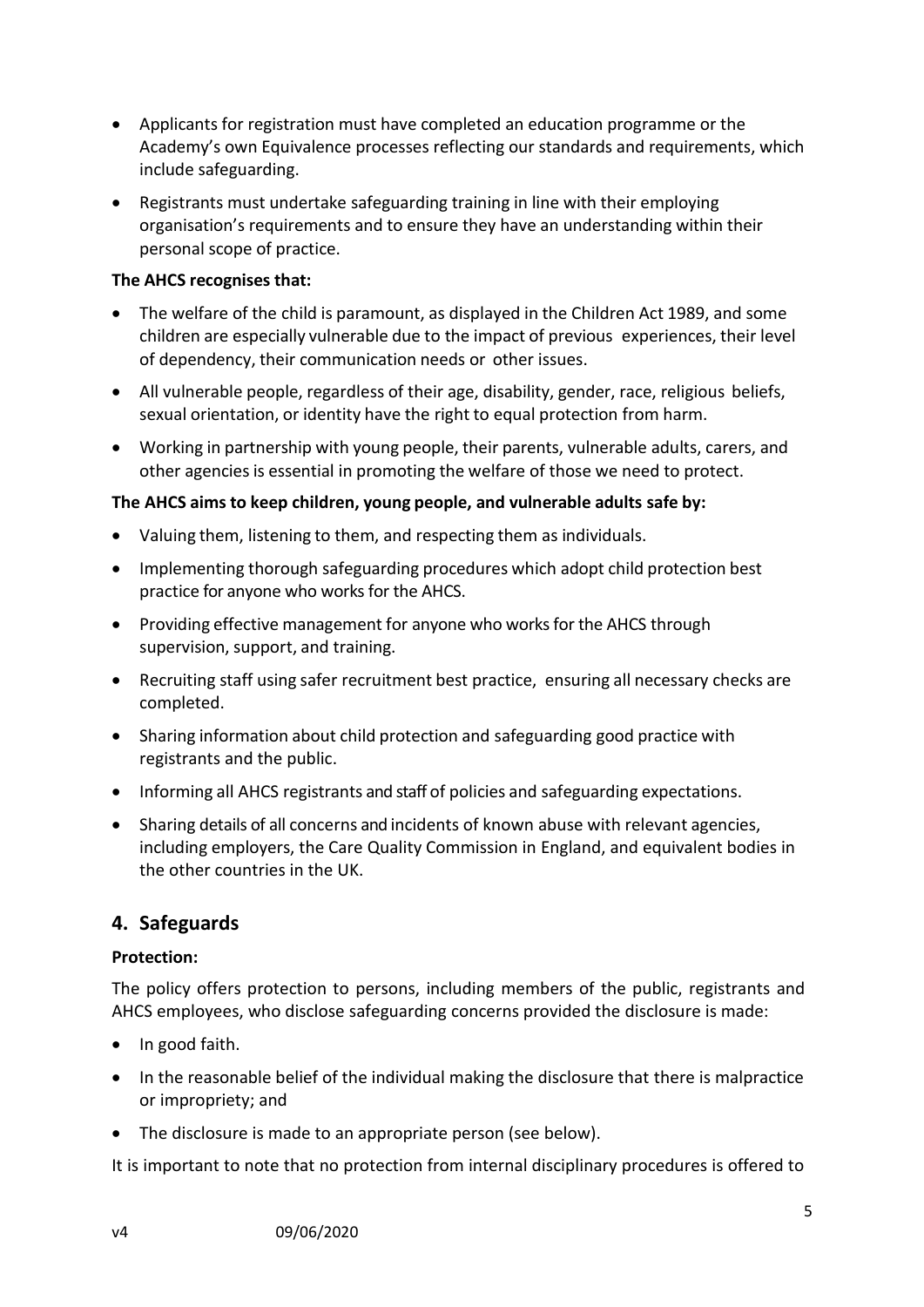those who work for the AHCS and choose not to use this policy. In an extreme case, malicious or wild allegations could give rise to legal action on the part of the persons complained about.

#### **Confidentiality:**

The AHCS will treat all safeguarding disclosures in a confidential and sensitive manner. The identity of the individual making the allegation will be kept confidential so long as it does not hinder or frustrate any investigation. However, the investigation process may reveal the source of the information and the individual making the disclosure may need to provide a statement as part of the evidence required.

#### **Anonymous Allegations**:

This policy encourages individuals to put their name to any disclosures they make. Concerns expressed anonymously are much less credible, but they may be considered at the discretion of AHCS. In exercising this discretion, the factors to be considered will include:

- The seriousness of the issues raised.
- The credibility of the concern.
- The likelihood of confirming the allegation from attributable sources.

#### **Untrue Allegations:**

If an individual makes an allegation in good faith which is not confirmed by subsequent investigation, no action will be taken against that individual. In making a disclosure the individual must exercise due care to ensure the accuracy of the information provided.

If an individual makes malicious or vexatious allegations which are found to be untrue, and particularly if they persist with making them, action may be taken against that individual along the lines of Fundamental Dishonesty potentially impacting registration status.

#### <span id="page-5-0"></span>**5. Making a Disclosure**

On receipt of an allegation of safeguarding malpractice, the member of staff who receives and takes note of the allegation must pass this information to the appropriate designated investigating officer as soon as is reasonably possible for investigation as follows:

- Allegations about registrants will be investigated by the Registrar or the Head of Registration Services as determined by the AHCS Fitness to Practise Rules.
- Allegations about anyone working for the AHCS will be investigated by a Board Director unless the allegation is against the Director or is in any way related to the actions of the Director. In such cases, the complaint will be passed to the Chief Executive for referral.
- In the case of an allegation which is in any way connected with but not against the Director, the Chief Executive may nominate a Senior Manager to act as the alternative investigating officer.
- Complaints against the Chief Executive will be passed to the Chairman who will nominate an appropriate investigating officer.

A person making an allegation of safeguarding malpractice about anyone working for the Academy has the right to bypass the line management structure and take their complaint directly to the Chairman. The Chairman has the right to refer the complaint back to the AHCS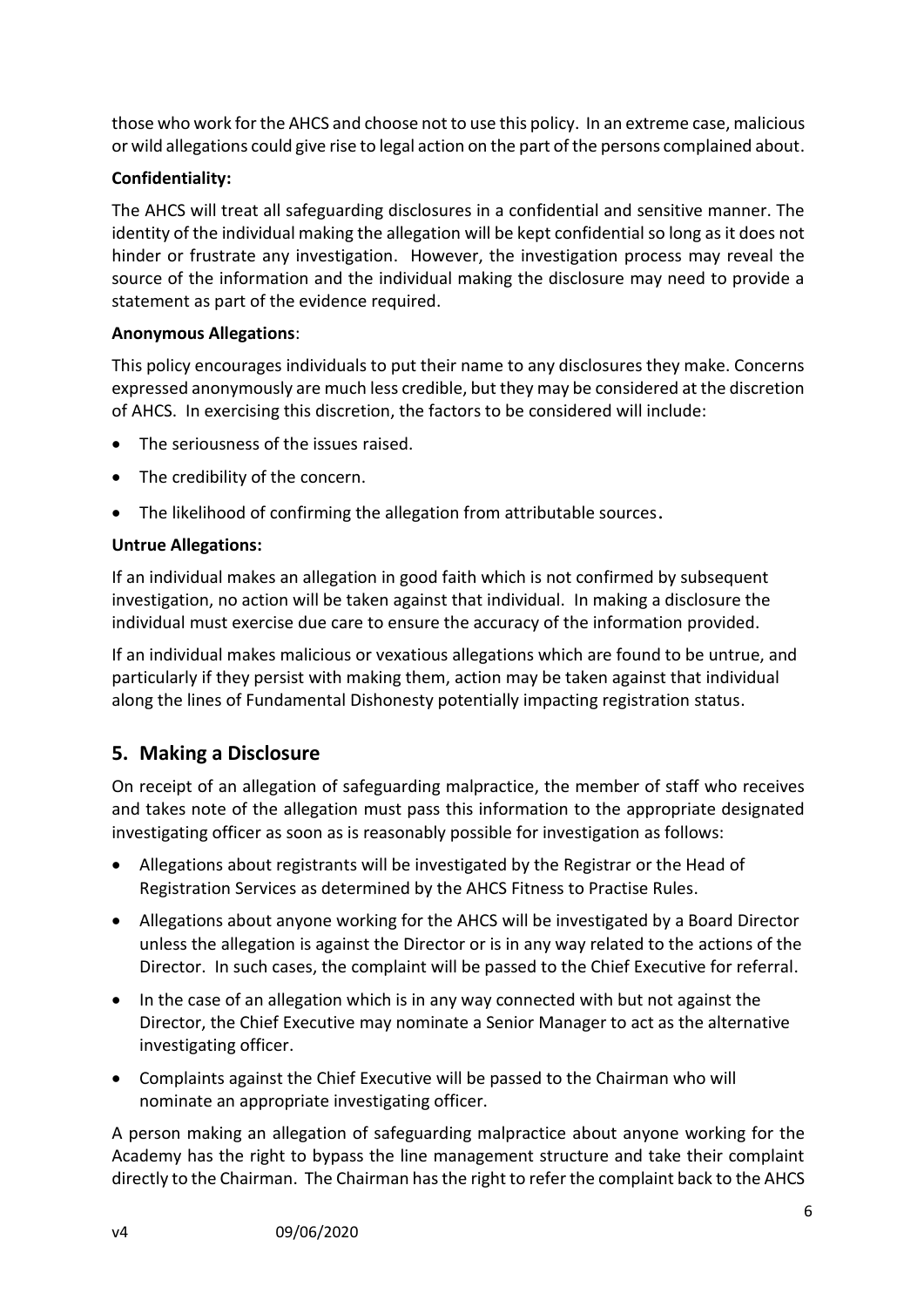management team if it is considered, without any conflict of interest, the team can more appropriately investigate the complaint.

If there is evidence of criminal activity the investigating officer will inform the police. The AHCS will ensure that any internal investigation does not hinder a formal police investigation.

#### <span id="page-6-0"></span>**6. Timescales**

Due to the varied nature of safeguarding allegations, which may involve internal investigators and / or the police, it is not possible to set out precise timescales for such investigations. The investigating officer will ensure that the investigation is undertaken as quickly as possible without affecting the quality and depth of the investigation.

The investigating officer will, as soon as is practically possible, send a written acknowledgement of the concern to the person making the allegation and thereafter report back to them the outcome of the investigation and on the action that is proposed. If the investigation is prolonged, the investigating officer will keep the person informed as to the progress of the investigation and as to when it is likely to be concluded. All responses will be in writing and sent to their home address.

#### <span id="page-6-1"></span>**7. Investigating Procedure**

The investigating officer will follow these steps:

- Full details and clarification of the allegation will be obtained.
- The investigating officer will inform the person against whom the allegation is made as soon as is practically possible. The person will be informed of their right to be accompanied by a trade union or other representative at any interview or hearing held under the provision of these procedures.
- The investigating officer will consider the involvement of the police and will consult with the Chairman / Chief Executive as appropriate at this stage.
- The allegation will be fully investigated by the investigating officer with the assistance, where appropriate, of other individuals / bodies.
- A judgement concerning the validity of the allegation will be made by the investigating officer. This judgement will be detailed in a written report containing the findings of the investigation and reasons for the judgement. The report will be passed to the Chair of the HCS Registration Council and/or Chief Executive or Chairman as appropriate.
- In the case of anyone working for the Academy, the Chief Executive / Chairman will decide what action to take. If the allegation is shown to be justified, they will invoke the relevant disciplinary or other appropriate Company procedures.
- The person making an allegation will be kept informed of the progress of investigations and, if appropriate, of the outcome.
- If appropriate, a copy of the outcome may be passed to AHCS auditors to enable a review of the procedures.

If the person making an allegation is not satisfied that their concern is being properly dealt with by the investigating officer, they have the right to raise it in confidence with the Chief